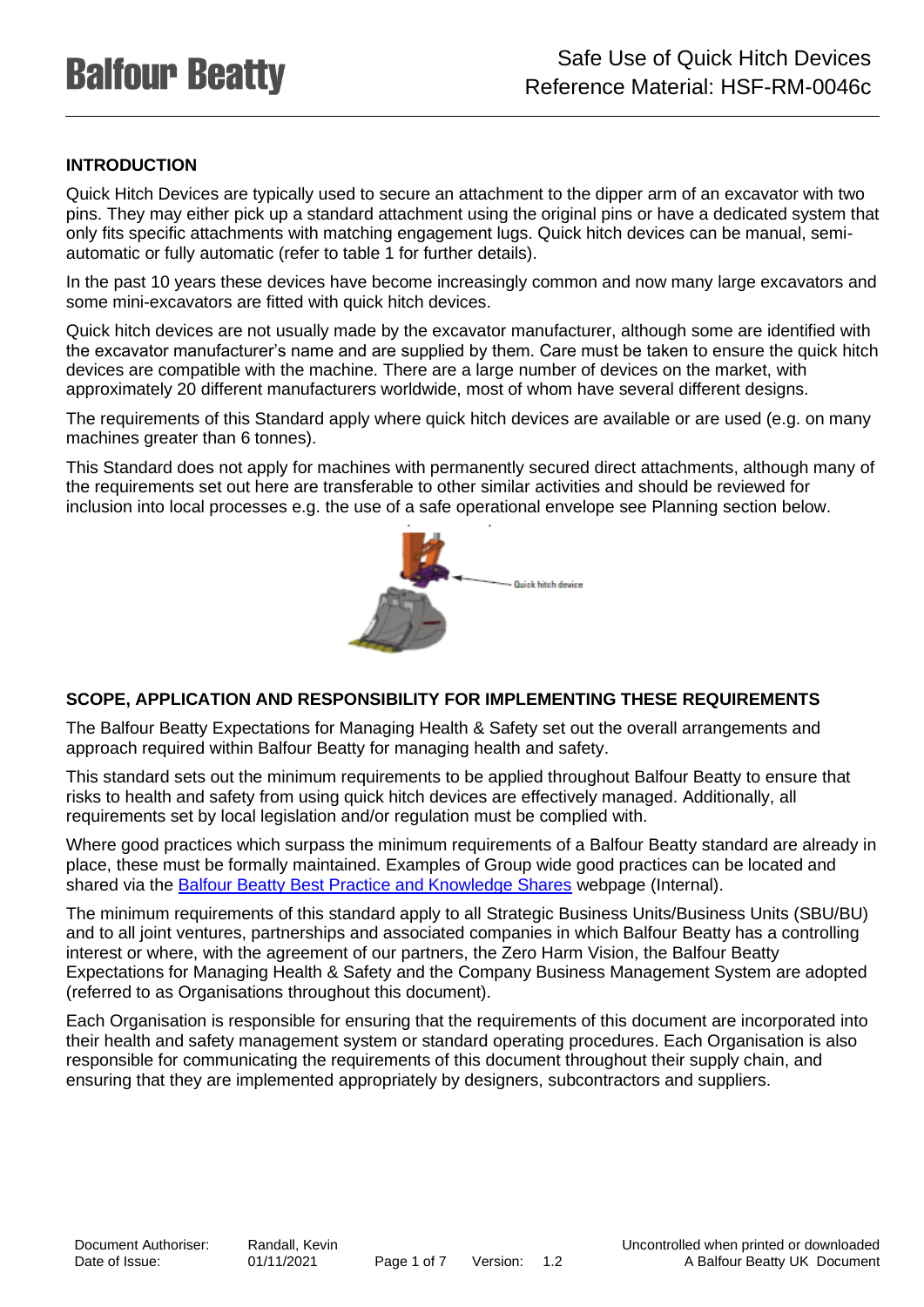# **TYPES OF QUICK HITCH DEVICES**

**Manual Quick Hitch Devices** require the operator to change the attachment by either using a bar to open a spring actuated latch (photo 1) or by winding a screw thread to open and close a latch (photo 2). Although faster than conventional methods of attachment change, this method is relatively slow and cannot generally be done from the excavator cab. Manual quick hitch devices are prohibited on all Balfour Beatty Sites.



**Automatic and Semi-Automatic Quick Hitch Devices** use a hydraulic ram to move the latch to retain the attachment.

**Semi-automatic Quick Hitch Devices** (photo 3) require the operator to leave his cab after operating the quick hitch latch to insert a retaining pin in the hitch as additional security. This pin usually works by locking the latch in its closed position; this is often referred to as the "safety bar" or "safety pin" and it is not a load bearing part of the hitch. The safety pin cannot usually be inserted in its correct location unless the latch is fully closed position. Semi-automatic quick hitch devices prohibited on all Balfour Beatty Sites.



**Fully Automatic Quick Hitch Devices** (photo 4) can be operated entirely from the cab and usually have an independent locking system which functions automatically. Fully Automatic systems must have a method where the operator can verify that the hitch is locked from the cab, although the operator must still leave the cab to verify engagement. Fully automatic systems are acceptable within Balfour Beatty but only with a secondary locking arrangement.



A fully-automatic quick hitch system can therefore be operated entirely from within the machine cab, while the other two systems require some kind of human intervention outside of the machine to complete the engagement process.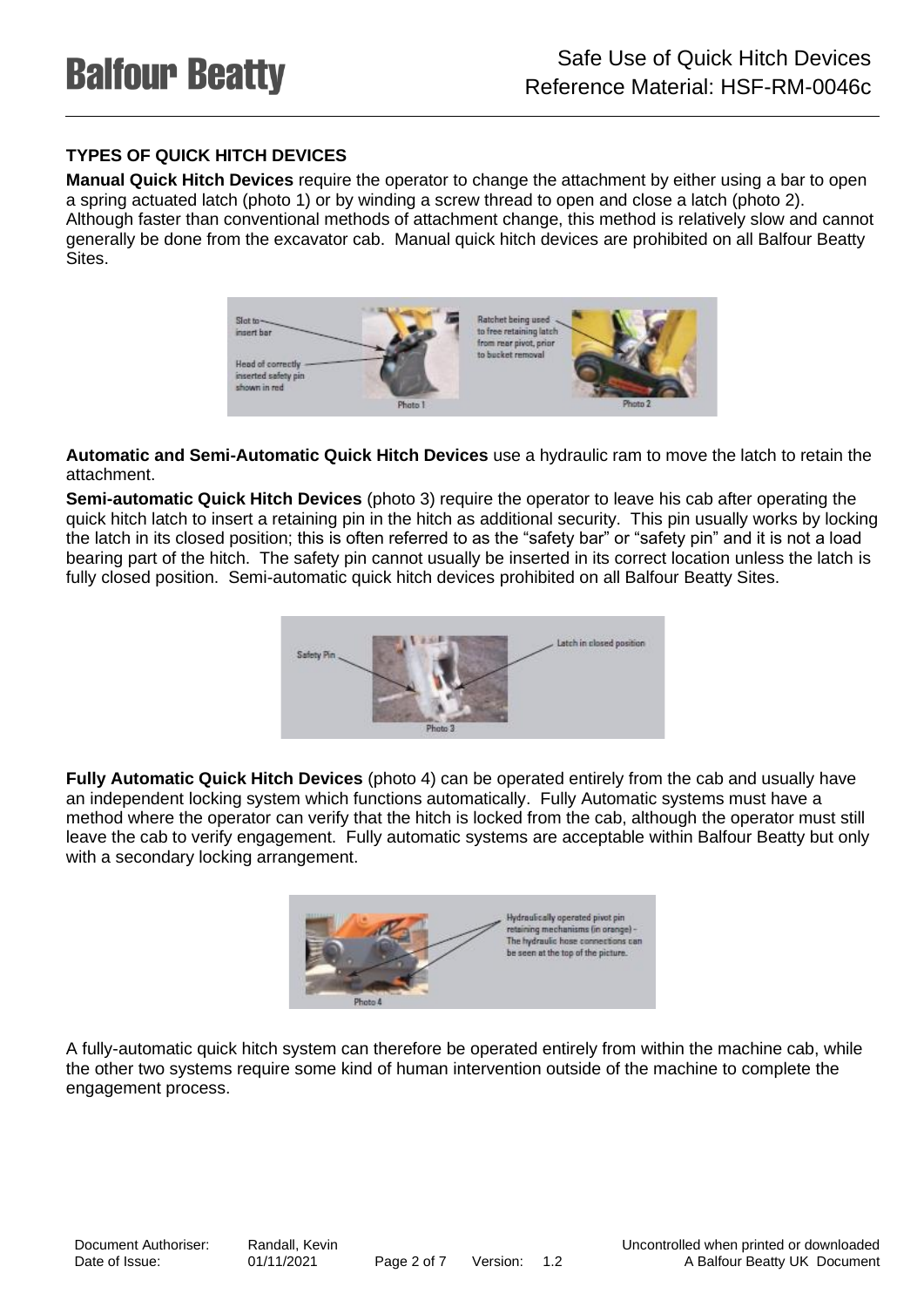| Type of quick<br>hitch device | <b>Typical Method of Engaging an</b><br>attachment              | <b>Typical locking/security system</b>                                                                          |  |
|-------------------------------|-----------------------------------------------------------------|-----------------------------------------------------------------------------------------------------------------|--|
| Manual                        | Manually retained e.g. by sprung latch<br>operated with a lever | Manually inserted safety pin or other<br>locking device                                                         |  |
| Semi-automatic                | Hydraulically operated retaining latch<br>mechanism             | Manually inserted safety pin                                                                                    |  |
| Fully-automatic               | Hydraulically operated retaining latch<br>mechanism             | Hydraulically operated safety mechanism<br>(may incorporate hydraulic, gravity and/or<br>sprung safety system). |  |

## **Table 1: Summary of the main characteristics of the three types of quick hitch devices**

#### **RISKS**

The main risk arising from the use of a quick-hitch device is that the attachment, for example, an excavating bucket, becomes disconnected and as a result works loose and falls from the machine.

The main reason for attachment disconnection results from the quick hitch safety pin not being inserted. Therefore, these incidents tend to be associated with manual and semi-automatic types of quick hitch devices, which typically rely on manual safety pin locking mechanisms.

Fully-automatic quick hitch devices, while not requiring a manual locking pin to be inserted, can still be prone to accidents involving unintentional disconnection. In such instances disconnection is generally due to a mechanical failure associated with the device, for example, a loss of hydraulic pressure, rather than omission to apply a locking mechanism. There is also the risk of stones or debris becoming lodged within the socket mechanism of the device preventing the hydraulic ram from closing fully home. This can cause the device to inadvertently disconnect.

Approximately 13% of all accidents investigated on excavators are attributed to the bucket detaching from a quick hitch device and injuring a ground worker. These are mostly fatal and major injuries. (Source: UK Health and Safety Executive (HSE) Sector Information Minute (SIM) 02/2007/01 Version 2) However, there may be many more incidents that occur when an attachment detaches unintentionally from the device, but without injury because no one is underneath at the time. This indicates that quick hitch device detachments maybe relatively common, although injuries are less so.

Although incidents have occurred with automatic quick hitch devices, accident statistics suggest that the majority of incidents occur on semi-automatic systems where a manual safety pin should be inserted, but where the operator failed to do so.

An additional risk is that if an attachment comes loose it could swing dispersing the load.

#### **PLANNING**

Where there is a requirement to change an attachment on an excavator, all quick hitch devices (that pick up and retain via the attachment pins) on Balfour Beatty sites must either be manual or fully automatic with a secondary locking arrangement.

Fully automatic quick hitch devices must incorporate front and rear closing latches with a secondary independent locking system that prevents the attachment from detaching from the excavator in the event of a loss of hydraulic power.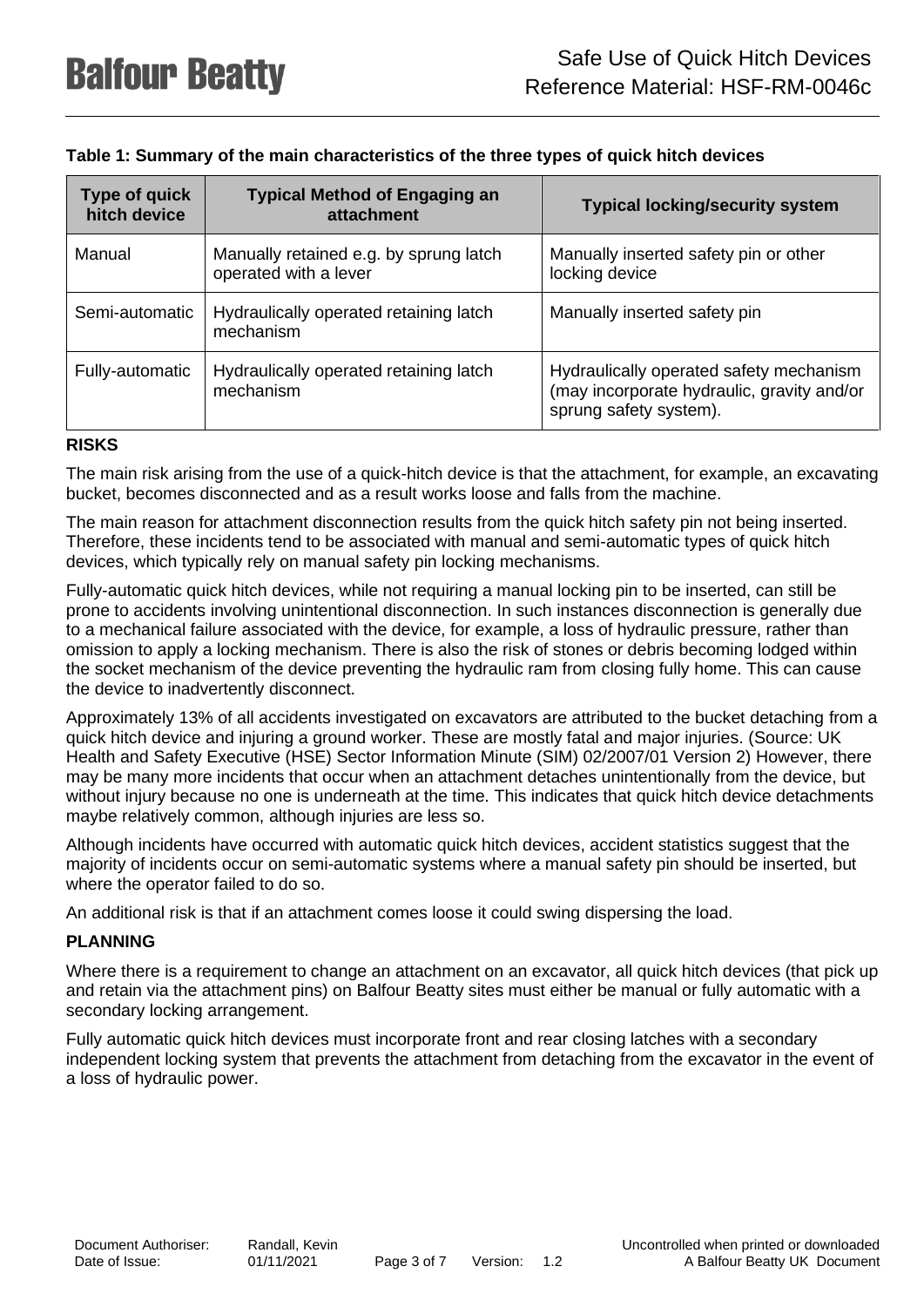## **Table 2 summarises the Balfour Beatty quick hitch device requirements.**

| Manual<br>No hydraulic interaction                                 | <b>PROHIBITED</b>                                                                                                                                                                                                       |  |  |  |
|--------------------------------------------------------------------|-------------------------------------------------------------------------------------------------------------------------------------------------------------------------------------------------------------------------|--|--|--|
| Semi Automatic<br>Hydraulic (with safety pin)                      |                                                                                                                                                                                                                         |  |  |  |
| <b>Fully Automatic</b><br>Hydraulic single pin latching<br>capture |                                                                                                                                                                                                                         |  |  |  |
| <b>Fully Automatic</b><br>With secondary locking<br>arrangement    | <b>Acceptable</b> but <b>must</b> be capable of preventing the excavator<br>attachment from releasing in the event of partial or total failure of the<br>power supply or when the operator stops operating the machine. |  |  |  |

All activities involving excavators with quick hitch devices must be planned so that personnel are not required to conduct activities within the safe operational envelope (4m) of the attachment whilst it is in use.

Activities must be planned so that personnel are prevented from working directly beneath an excavator attachment.

The only exceptions to the above are when access to the excavator attachment is required for maintenance or during routine inspection. During maintenance tasks the excavator attachment must be stationary and placed on the ground with any safety devices in the cab engaged.



### **PEOPLE**

Managers and supervisors who oversee plant/machines operations with quick hitch devices

Managers and supervisors must ensure all quick hitch devices under their control (either direct or subcontract) comply with the Balfour Beatty requirements.

Managers and supervisors must ensure all operators (either direct or subcontract) are demonstrably competent (as defined in this standard) in the use of the specific quick hitch devices in operation.

Managers and supervisors must ensure the appropriate processes and controls as defined by this standard as well as the specific safe systems of work with regards to quick hitch devices are fully followed.

Managers and supervisors must ensure that thorough examination and maintenance plans are in place and that they comply with both manufacturers' requirements and local legislation.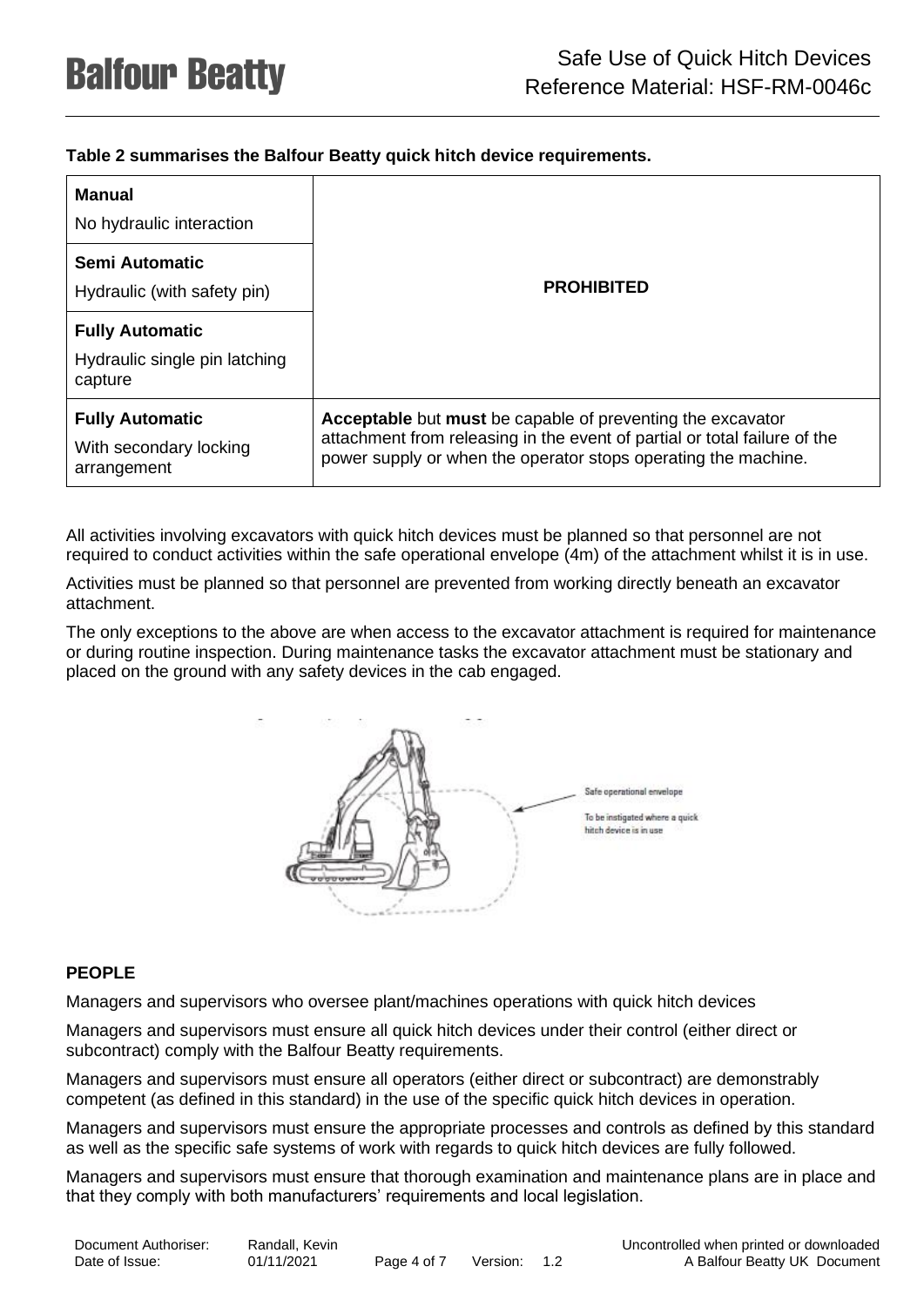Managers and supervisors must not allow people to work in or access the safe working operational envelope whilst the machine in is use in accordance with [HSF-RM-0047a](https://balfourbeatty.sharepoint.com/sites/BMS/_layouts/DocIdRedir.aspx?ID=2KHUWT73P6SE-1572-7804) People, Vehicle and Plant Interface Zones.

Machine operators of plant/machines with quick hitch devices:

Machine operators must be able to demonstrate that they are trained and competent in the use of each type of quick hitch device they use. This must include:

- the appropriate certification for the plant/machine they are operating
- awareness of the risks associated with using quick-hitches and how they arise
- safe working practices for the use of the quick hitch device including procedures for connecting and disconnecting attachments
- conducting visual inspections of the quick hitch equipment
- compliance with the maintenance and testing of the quick-hitch equipment
- compliance with the manufacturers' instructions.

Machine operators must take responsibility for the safe use of the quick hitch device. This extends to changing attachments and making sure that they are fitted correctly after each change.

Although a fully-automatic quick hitch device can be operated entirely from the cab, machine operators must physically leave the cab to confirm that both front and rear closing latches are fully closed (as per the manufacturer's instructions) after each change of attachment and before use.



Machine operators must check that the quick hitch device locks independently (mechanically) on both front and rear closing latches so that no swinging of the attachment can occur through being locked on a front pin only.

Machine operators must not swing an attachment over or near other workers, such as slewing a bucket of gravel over ground workers to discharge it into a trench.

Machine operators must not move or slew the machine when an attachment is fastened by the front lock only.

Machine operators must stop work and lower the quick hitch device if people encroach or plan to encroach the safe operational envelope of their machine.

### **PLANT AND EQUIPMENT**

For quick hitch devices that are permanently attached to the machine, a thorough examination must be undertaken at a minimum of once per year by a Competent Person or more frequently if required by the manufacturer or local legislation.

For quick hitch devices that are not permanently attached to the machine, a thorough examination must be undertaken at a minimum of once every 6 months by a Competent Person or more frequently if required by the manufacturers instructions and/or local legislation.

If the quick hitch device is used for lifting it must be designed to do so and the weight of the device must be deducted from the safe working load of the excavator.

| Document Authoriser: | Randall, Kevin |             |              |  |
|----------------------|----------------|-------------|--------------|--|
| Date of Issue:       | 01/11/2021     | Page 5 of 7 | Version: 1.2 |  |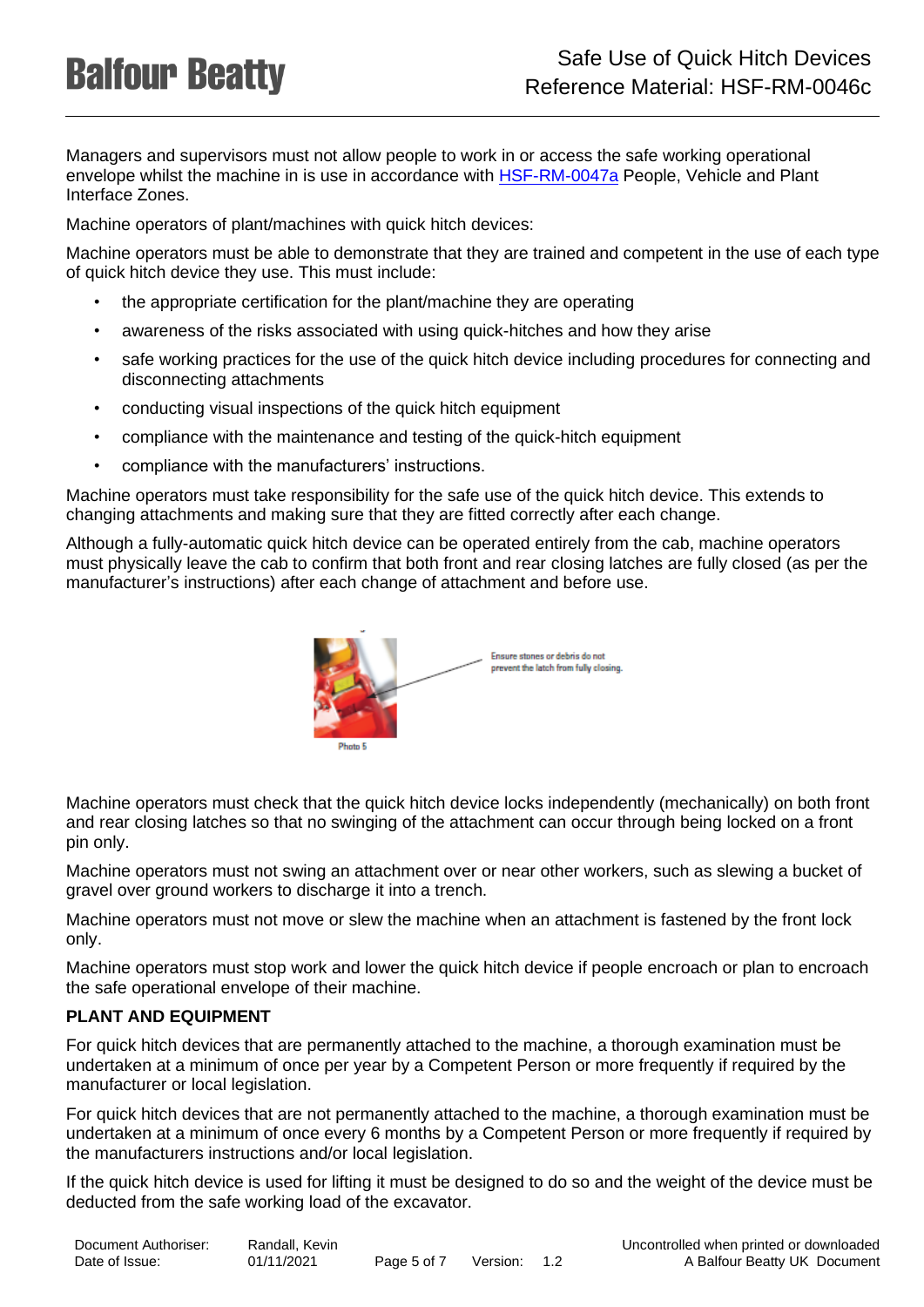Damaged or defective equipment must not be used and must be instantly taken out of service prior to being replaced or repaired.

Attention must be paid to safety alarms. Tests must be carried out on these systems prior to using the quick hitch and periodically thereafter to ensure the alarm functions correctly.

Extreme care must be taken when carrying out maintenance procedures on quick hitch devices.

On hydraulic models care must be taken to ensure that competent maintenance personnel do not place any part of their body on or into the device before first ensuring that the hydraulic circuit is de-activated.

When installing, replacing or maintaining a quick hitch device the manufacturer's instructions must be followed and the machine and the quick hitch device must be compatible.

When attaching lifting slings to the hooking device or lifting point, the operator must

- be trained in safe lifting operations
- remove any attachment before attempting a lift
- ensure that the slings and their attachments are able to hang free at all times (photos 6-7).





Safe working loads must be clearly marked on the plant and ancillary equipment and must not be exceeded.

### **PROCESS**

Operations using quick hitch devices must not be permitted to commence unless a risk assessment specifically addressing the features of the quick hitch device has been carried out and a safe system of work is in place.

The safe system of work must consider all activities where injuries to individuals could occur, including:

- keeping personnel outside the safe operational envelope of the machine
- ensuring that there are controls in place to stop anyone from working or walking beneath the machine attachment
- the risk of an attachment becoming detached
- the process for attaching and detaching the quick hitch device
- the training and competence requirements of those involved in the activity
- the formal inspection and maintenance process
- the process for inserting safety pins (manual quick hitch devices only)
- visual checking requirements
- security check processes for testing the quick hitch device before use
- processes to control the quick hitch device when the power is switched off (fully automatic devices only).